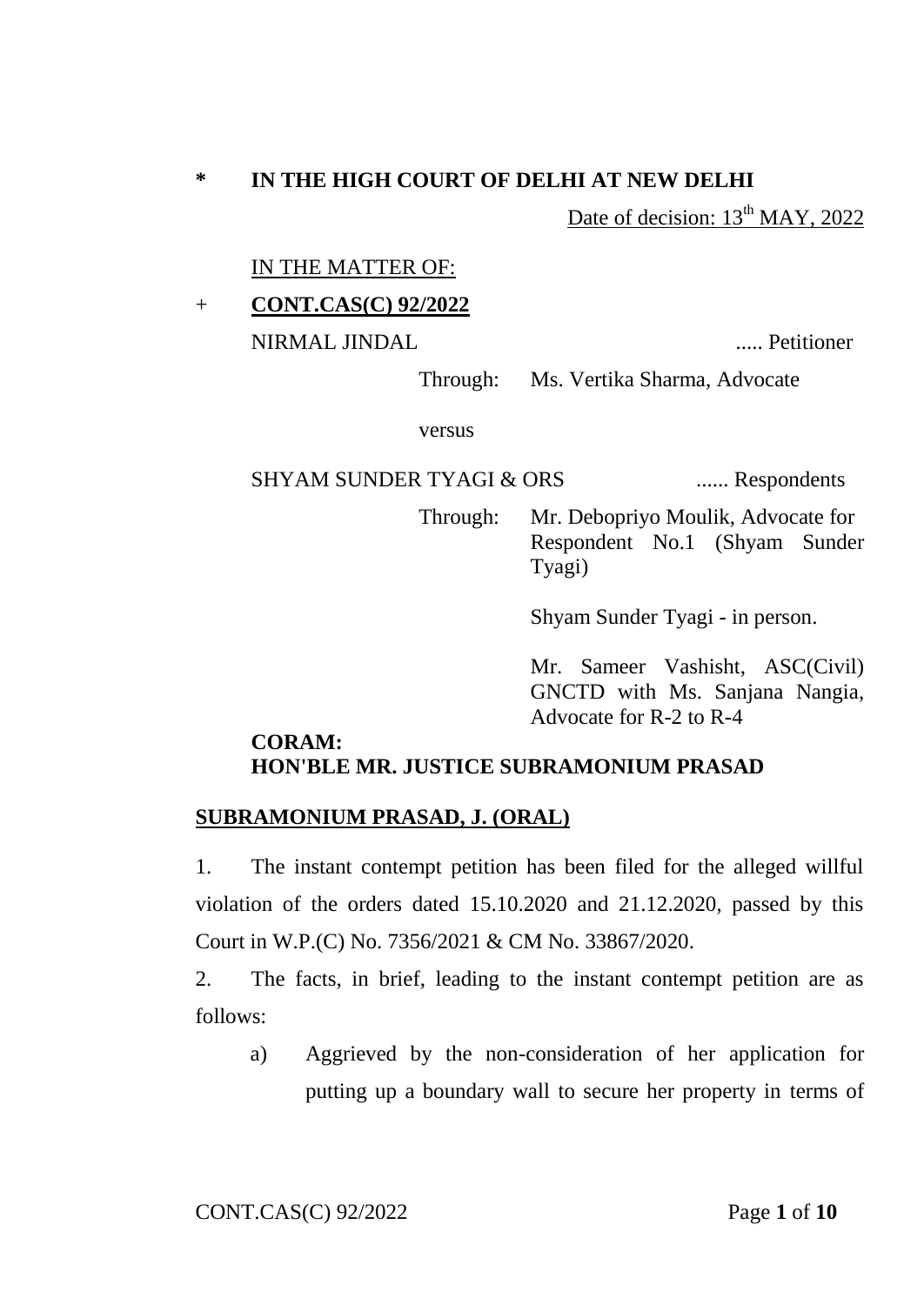the revenue land records, the Petitioner herein approached this Court by filing W.P.(C) No. 7356/2021.

b) Notice was issued on the writ petition and a Status Report was filed by the Police. The Status Report has been reproduced in the order dated 15.10.2020. After considering the Status Report, this Court on 15.10.2020 passed the following order:

> *"5. The photographs show that the petitioner's property is unprotected and can be walked into and put to misuse by anybody. It is in nobody's interest that the place be open to mischief. Therefore, in the interest of the parties, it should be secured in such a manner that all mischief is obviated. The petitioner is ready and willing to give an undertaking to the effect that if the boundary wall is secured, she will remove it in terms of such order as may be passed by the Deputy Commissioner Revenue, in her appeal and applications which are pending for more than half a decade.*

> *6. In the circumstances, let the Deputy Commissioner dispose-off her appeal and/or her application for securing her property in terms of the above, preferably within a period of 2 months from today. The parties may be heard through video conferencing, through counsel."*

c) As proper police protection had not been granted to the Petitioner, the Petitioner moved an application, being CM APPL. 33867/2020, seeking directions. The said application was considered by this Court on 21.12.2020 wherein this Court, in terms of the order dated 15.10.2020, directed the Police to grant protection to the Petitioner at the time of construction of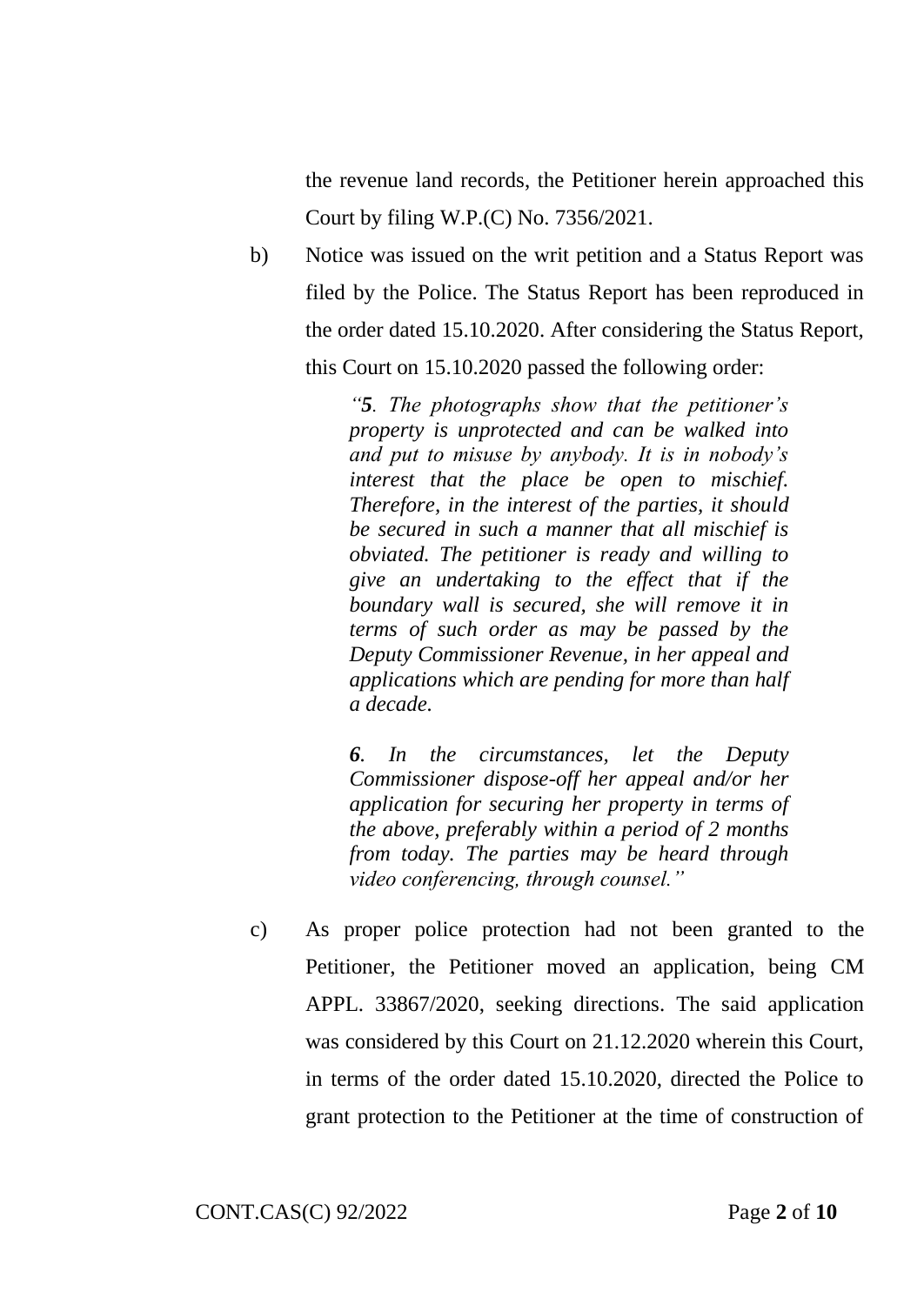the boundary wall. Relevant portion of the said order reads as under:

*"4. The learned counsel for the applicant/petitioner submits that the boundary wall has not been constructed as the petitioner was awaiting due action by the respondents.* 

*5. The Court would note that assurance was given by the learned ASC for the State that status quo apropos the petitioner's possession of the property would be secured. Since the petitioner is stated to be in possession of the property by the learned ASC for the State, let the boundary wall be constructed to secure the property in terms of the previous order as soon as possible, with due intimation to the learned ASC for the State. Albeit, the same would be without prejudice to the rights and contentions of the parties, in particular those of R-6, who states that some possession has been given to him.* 

*6. The objective of the aforesaid exercise is that the property be secured from mischief. The appropriate undertaking as indicated in para 5 of the aforesaid order, shall be furnished by the petitioner before the Deputy Commissioner (Revenue) and a copy thereof shall be filed in this Court within one month.* 

*7. The learned ASC for the State states that because of COVID-19 pandemic related administrative exigencies, the demarcation could not be carried out. Therefore, he seeks and is granted 3 more weeks' time to comply with the order, with due notice to the parties. An endeavour shall also be made to dispose-off the petitioner's appeal within a period of 5 months*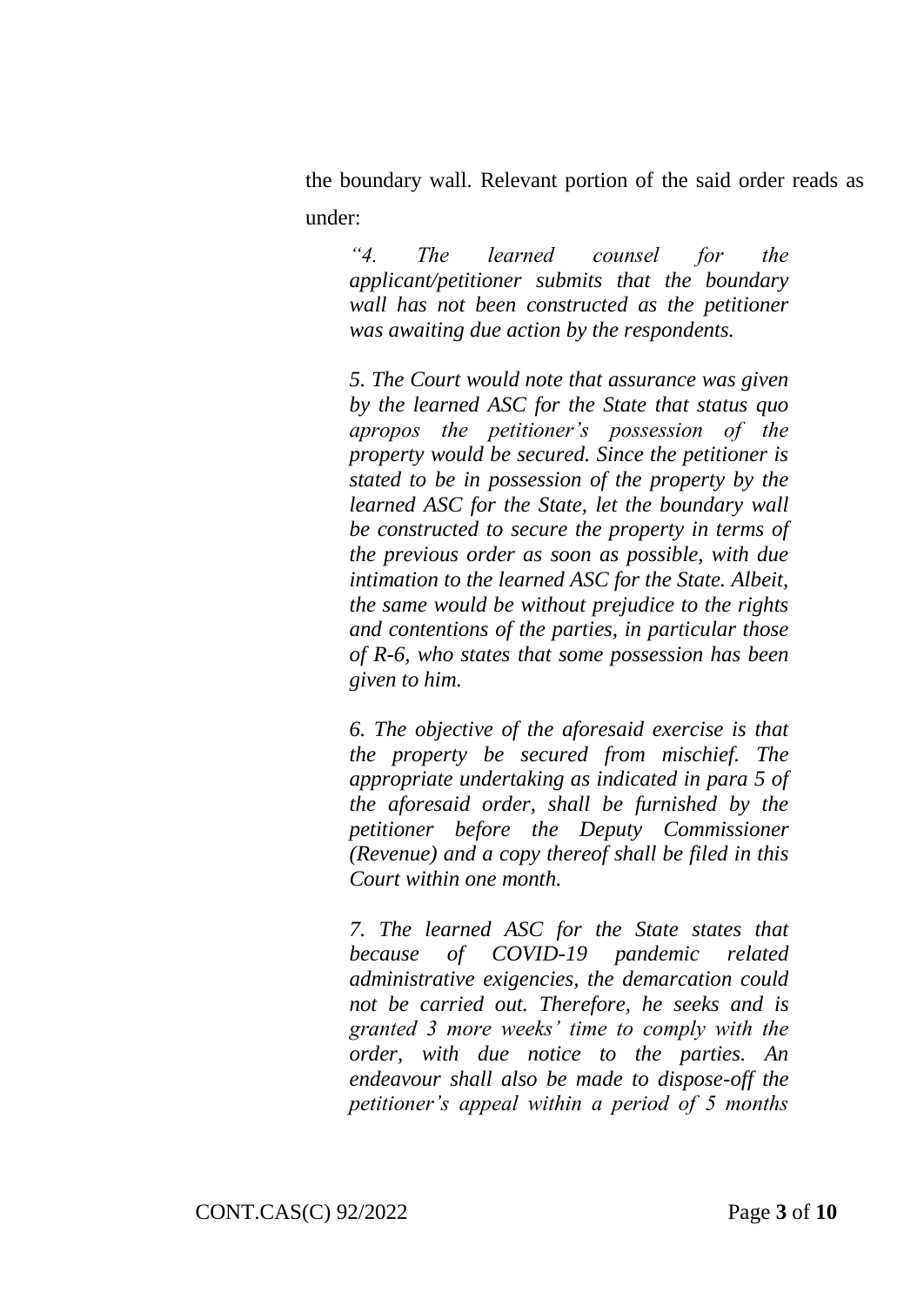# *from today"*

- d) It is stated that the boundary wall was constructed on 24.12.2020, and in terms of the orders dated 15.10.2020 and 21.12.2020, passed by this Court in W.P.(C) No. 7356/2021 & CM No. 33867/2020, an undertaking was given by the Petitioner on 23.12.2020 that in case it was found that the boundary wall had not been constructed in terms of the orders of this Court or if the Deputy Commissioner, Revenue, so ordered, the Petitioner would demolish the boundary wall.
- e) It is stated that on 03.01.2022, the Respondent No.1 herein, with the aid of certain persons, arrived at the premises and demolished the boundary wall constructed by the Petitioner.
- f) It is stated that the Petitioner lodged an FIR against the Respondent No.1 at Police Station Burari, being FIR No.17/2022, dated 04.01.2022 for offences under Sections 448/511 IPC, and also approached this Court by filing the instant contempt petition.
- g) It is pertinent to note that Charge-sheet in the abovementioned FIR for offences under Sections 447/448/451/511/34 IPC was filed on 04.05.2022 before the learned MM, Tis Hazari Courts.

3. Notice in the instant contempt petition was issued on 27.01.2022 wherein this Court observed as under:

> *"7. An FIR dated 04.01.2022, has been lodged against respondent no.1 by the petitioner. It is odd that the local police have done nothing in the matter, despite a lapse of 23 days since registration of the FIR. Surely, a prompt and robust response was expected from the*

CONT.CAS(C) 92/2022 Page **4** of **10**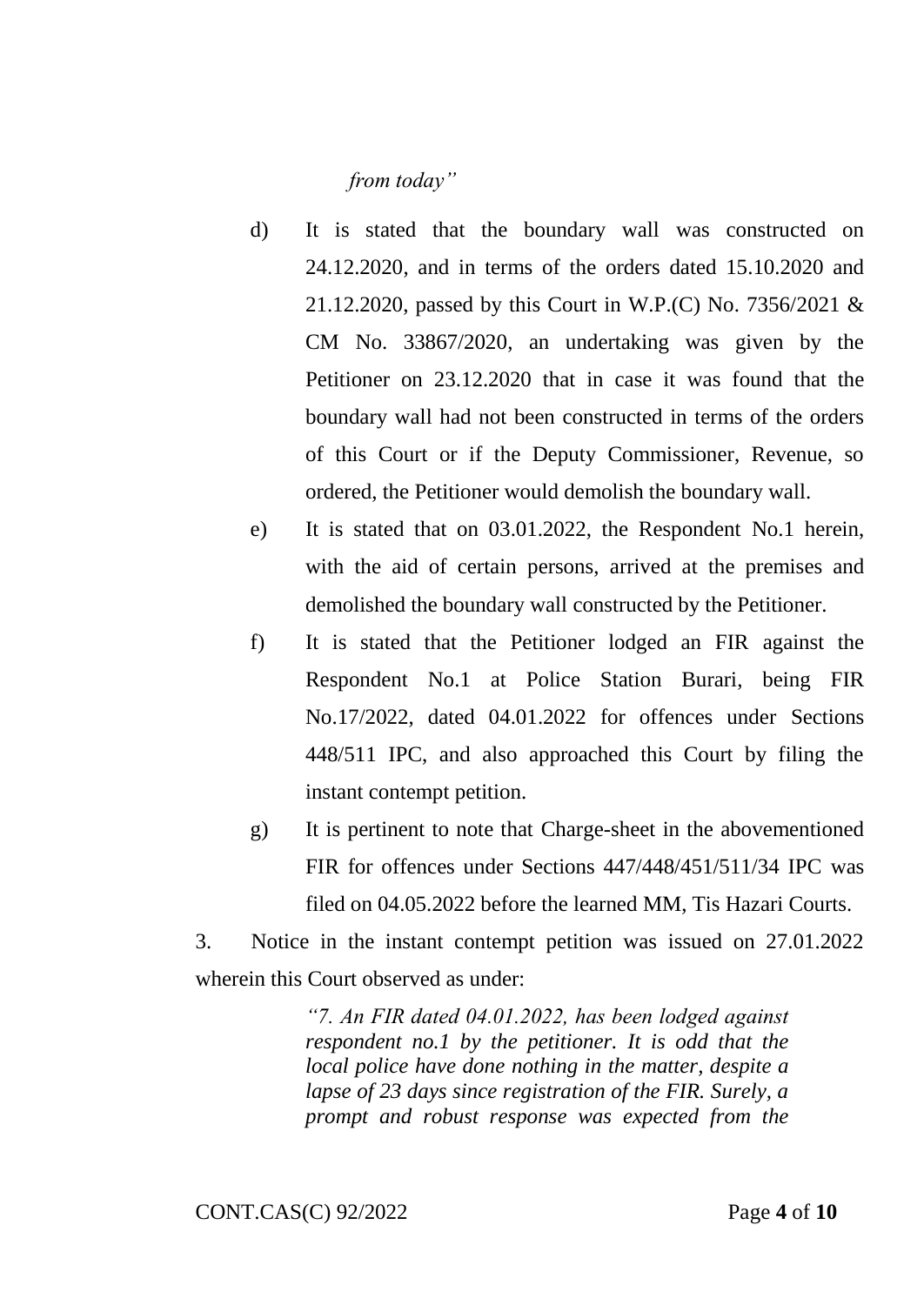*police, especially when the wall had been built up in terms of the court's orders, with due intimation to the police and the State.* 

*8. Let the DCP look into the matter and file an affidavit before the next date. The learned ASC for GNCTD submits that the needful shall be done.* 

*9. Issue notice to respondent No.1 through ordinary process, approved courier, Speed Post, WhatsApp, email, SMS, Signal, and other viable modes of electronic service, through counsel as well, returnable on 07.03.2022."* 

4. On 07.03.2022, this Court found that the Petitioner is guilty of contempt of Court and the apology tendered by the Respondent No.1/Contemnor was rejected by this Court on the ground that the manner in which the demolition was done by the Respondent No.1/Contemnor with the help of a JCB excavator machine, as evidenced in the photographs reproduced in the said order, portrayed that the demolition was a willful and deliberate act on the part of the Respondent No.1/Contemnor to flout the orders of this Court. Relevant portion of the said order reads as under:

> *"2. At the outset, the learned counsel for the R-1 submits that the wall demolished by the said respondent was possibly due to misconstruing of the court's directions, for which an apology is tendered. When the demolition was being carried out, with the assistance of a JCB excavator machine, as evidenced in the photographs, reproduced in the aforesaid order, the local police was intimated about the same and they reached the site.*

> *3. The court is informed that an FIR has been registered. The court is informed that the wall has been*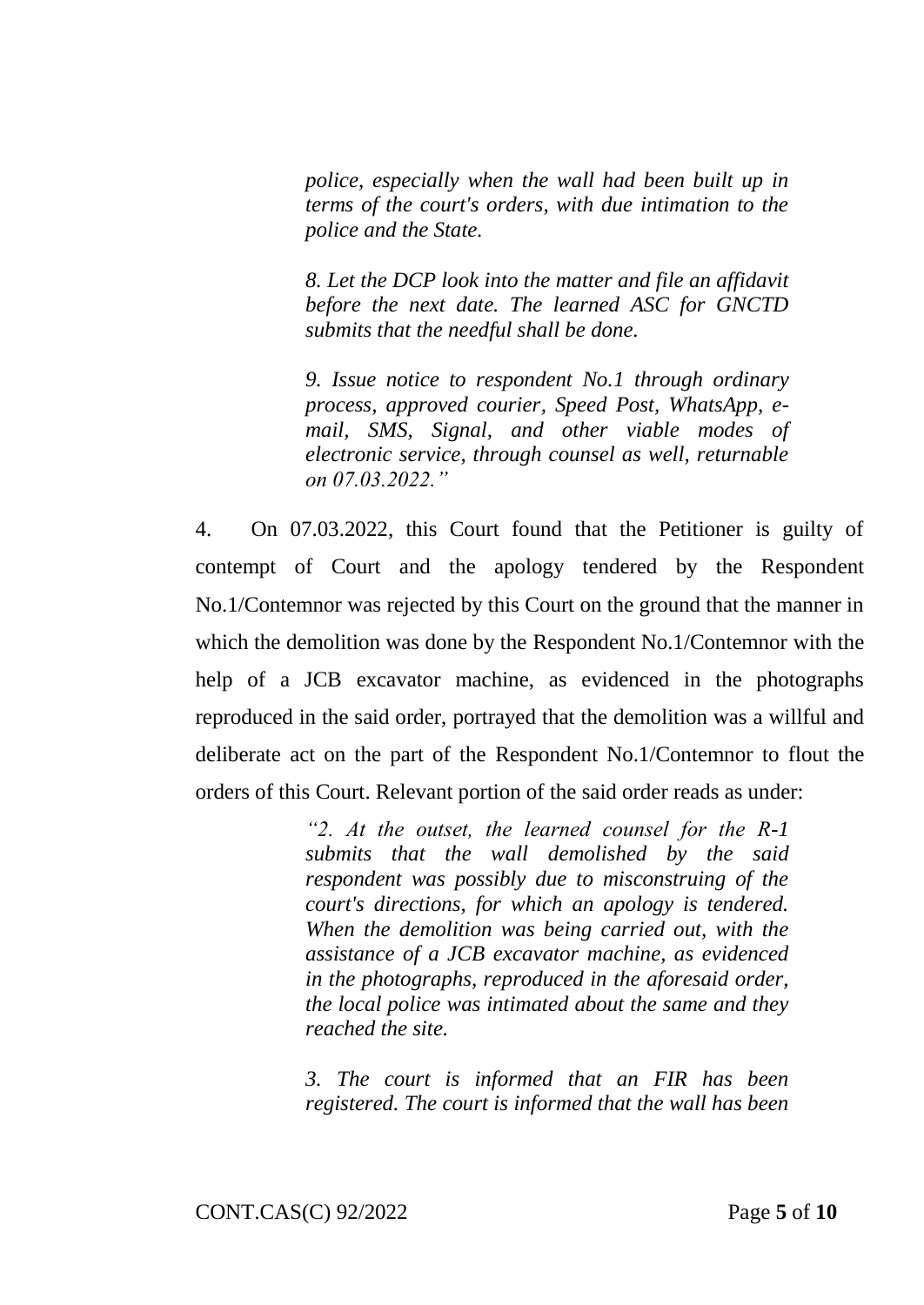*rebuilt by the petitioner with due protection being provided by the local police at the initiative of the SHO himself. He assures a thorough investigation in the matter. The court is also assured by the learned counsel for the State, that the charge-sheet, as may be, shall be filed shortly.* 

*4. The learned counsel for the petitioner submits that the expenses for building up the wall are in the amount of Rs. 10,000/-. Let the said monies be paid by R-1 to the petitioner.* 

*5. Insofar as the wall was built under the directions of the court, and the built wall is a part of record of this court, R-1 could not possibly have demolished it on his own. It was always open to R-1 to approach the court for variation in the order and/or to intimate the court, that he believed that the petitioner had mislead the court. Instead, R-1 has taken the law in his hands and has with much fanfare demolished the wall by a JCB excavator machine and has breached the court's directions. In the circumstances, R-1 is held guilty of having committed contempt of court under sections 2(b) and 12 of Contempt of Courts Act, 1971.* 

*6. The oral apology tendered by R-1 lacks remorse and is accordingly rejected.* 

*7. List for orders on sentencing on 11.05.2022.* 

*8. The local police assures the court of due protection of the petitioner who is apprehensive of harm from R-1"*

5. The matter was fixed for orders on sentencing on 11.05.2022. On 11.05.2022, the matter was adjourned to 12.05.2022, and thereafter to today, i.e. 13.05.2022.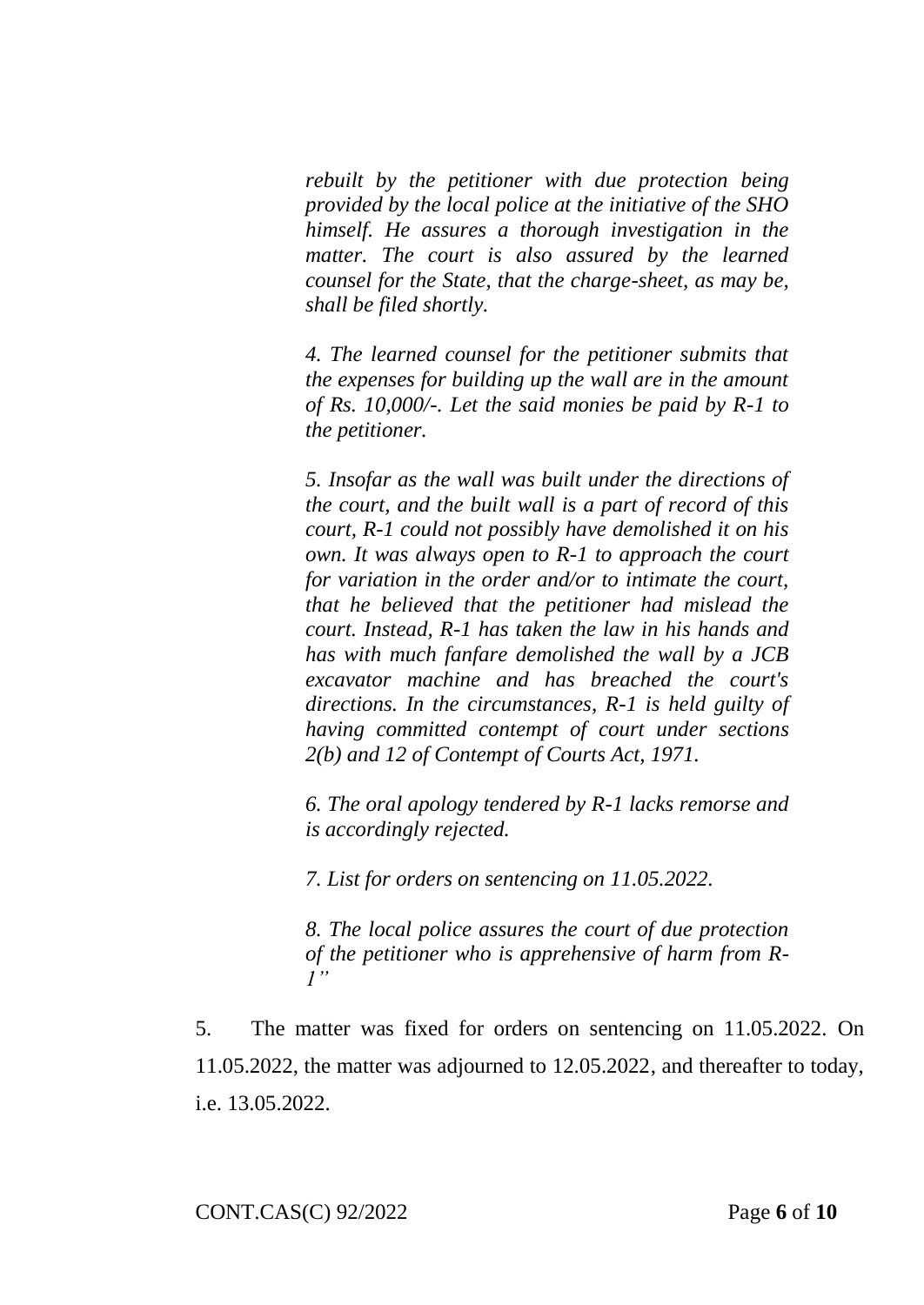6. Heard Ms. Vertika Sharma, learned counsel for the Petitioner, Mr. Debopriyo Moulik, learned counsel for the Respondent No.1/Contemnor, and Mr. Sameer Vashisht, learned ASC(Civil) GNCTD, and perused the material on record.

7. Learned counsel for the Respondent No.1/Contemnor contends that the property of the Petitioner is adjacent to the property of the Respondent No.1 and there is a dispute between them regarding demarcation of the property. He, therefore, submits that demolition was conducted because Respondent No.1 was under the misconception that the wall had been constructed on his land. He tenders an unconditional apology and prays that the Respondent No.1 ought not be punished under the Contempt of Courts Act, 1971.

8. The submissions of the learned counsel for the Respondent No.1/Contemnor cannot be accepted by this Court. The order dated 15.10.2020 was passed in the presence of the Respondent No.1/Contemnor wherein the Petitioner was directed to construct a boundary wall. Order dated 21.12.2020, granting protection to the Petitioner herein, was also passed in the presence of the Respondent No.1/Contemnor. The Respondent No.1/Contemnor cannot now plead ignorance regarding the area where the boundary wall had been constructed.

9. The boundary wall was constructed on 23.12.2020. Photographs evidencing the said construction have been filed along with the instant contempt petition (Annexure CP-3). Admittedly, the dispute as to whether the boundary wall has been constructed on the property of the Petitioner or on the property of the Respondent No.1/Contemnor is pending before the Deputy Commissioner, Revenue. Demolition of the boundary wall took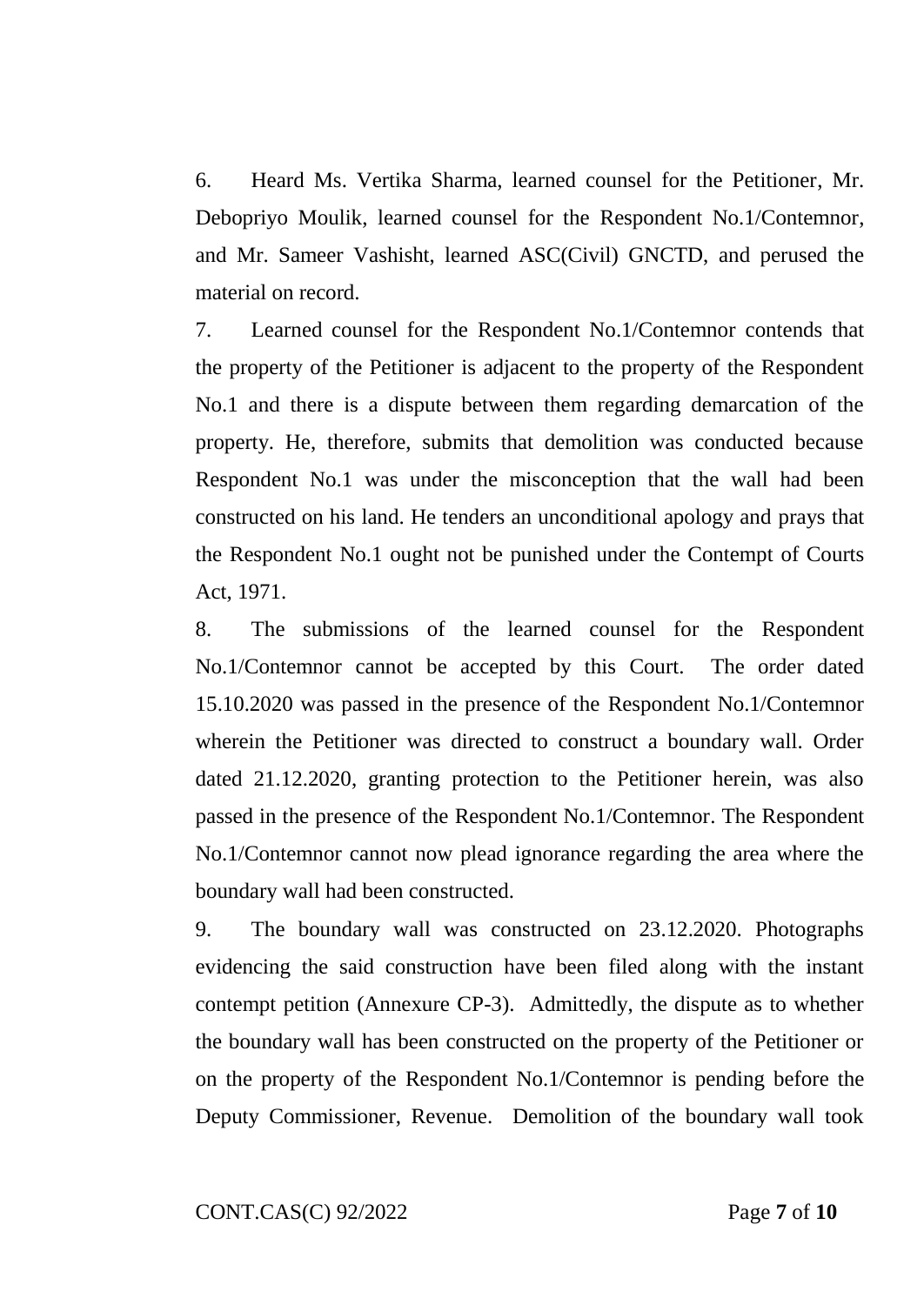place on 03.01.2022, i.e. after more than a year of the construction of the boundary wall. This action, therefore, was not in the heat of the moment and, therefore, can only be construed as an attempt by the Respondent No.1/Contemnor to willfully flout the orders passed by this Court.

10. The manner in which the demolition took place, i.e. by using a JCB excavator and with the aid of other people, also indicate that the Respondent No.1/Contemnor harboured the intention to terrorize the Petitioner. This demonstrates that the Respondent No.1/Contemnor possess scant regard towards the orders of the Court, and has undermined the dignity of the Court and outraged the majesty of law. The action of the Respondent No.1/Contemnor cannot be said to be an outcome of confusion regarding the site where the boundary wall has been constructed, especially when the matter was still under consideration before the Deputy Commissioner, Revenue. In any event, the Petitioner had given an undertaking that in case it was found that the boundary wall is not constructed in terms of the orders of this Court or if the Deputy Commissioner, Revenue, so orders, the Petitioner would demolish the boundary wall.

11. The Supreme Court in the case of In Re: Vinay Chandra, **(1995) 2 SCC 584**, had delineated the purpose of the law of contempt in building confidence in the judicial process. The relevant paragraph of the said judgement has been reproduced as follows:

> *"39. The rule of law is the foundation of a democratic society. The Judiciary is the guardian of the rule of law. Hence judiciary is not only the third pillar, but the central pillar of the democratic State. In a democracy like ours, where there is a written Constitution which is above all individuals and institutions and where the power of judicial review is vested in the superior courts,*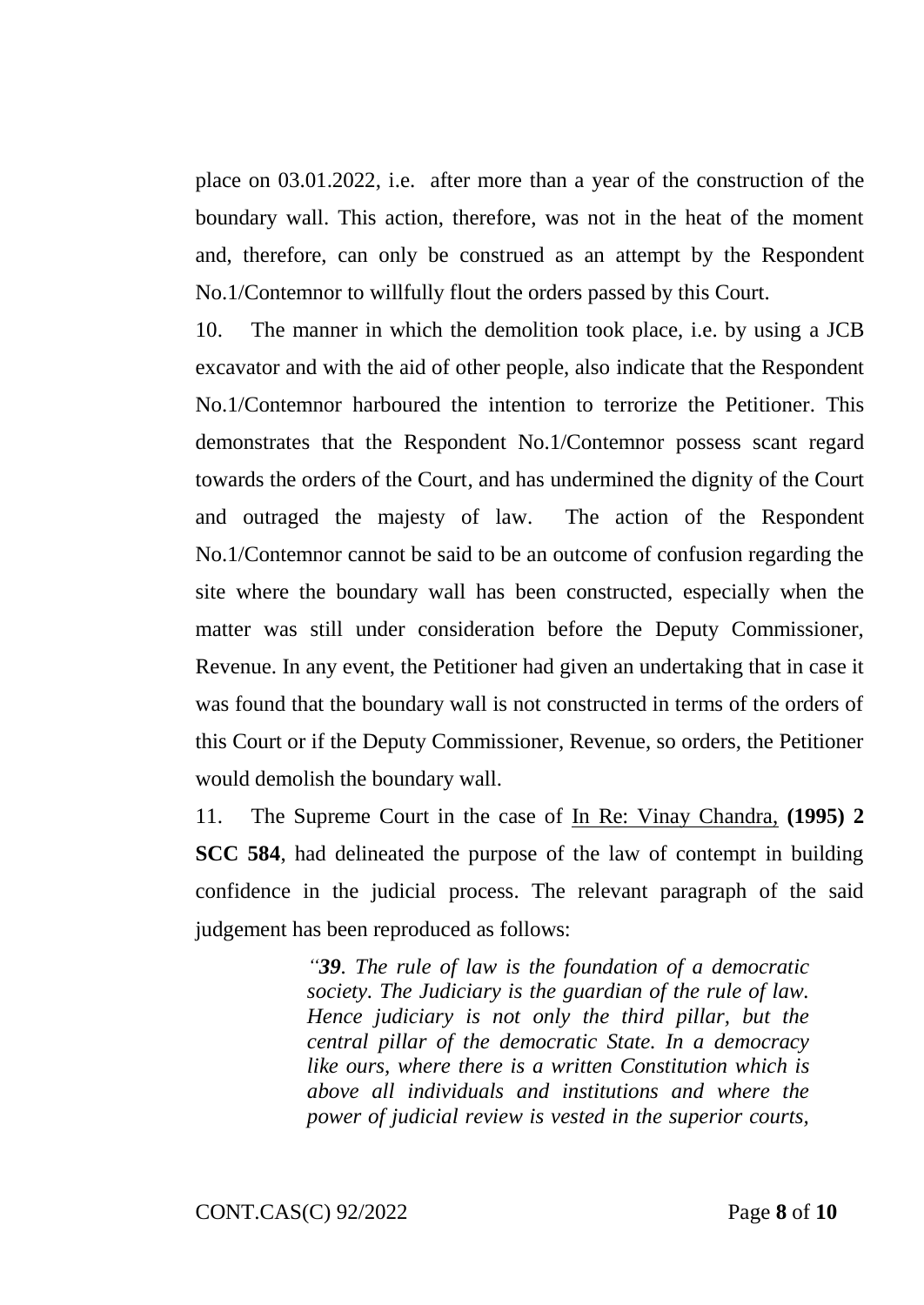*the judiciary has a special and additional duty to perform, viz., to oversee that all individuals and institutions including the executive and the legislature act within the framework of not only the law but also the fundamental law of the land. This duty is apart from the function of adjudicating the disputes between the parties which is essential to peaceful and orderly development of the society. If the judiciary is to perform its duties and functions effectively and remain true to the spirit with which they are sacredly entrusted to it, the dignity and authority of the courts have to be respected and protected at all costs. Otherwise, the very cornerstone of our constitutional scheme will give way and with it will disappear the rule of law and the civilized life in the society. It is for this purpose that the courts are entrusted with the extraordinary power of punishing those who indulge in acts whether inside or outside the courts, which tend to undermine their authority and bring them in disrepute and disrespect by scandalising them and obstructing them from discharging their duties without fear or favour. When the court exercises this power, it does not do so to vindicate the dignity and honour of the individual judge who is personally attacked or scandalised, but to uphold the majesty of the law and of the administration of justice. The foundation of the judiciary is the trust and the confidence of the people in its ability to deliver fearless and impartial justice. When the foundation itself is shaken by acts which tend to create disaffection and disrespect for the authority of the court by creating distrust in its working, the edifice of the judicial system gets eroded."*

12. The purpose of contempt jurisdiction is to uphold the majesty and dignity of the courts of law, since the respect and authority commanded by the courts of law are the greatest guarantee to an ordinary citizen and the democratic fabric of society will suffer if respect for the judiciary is